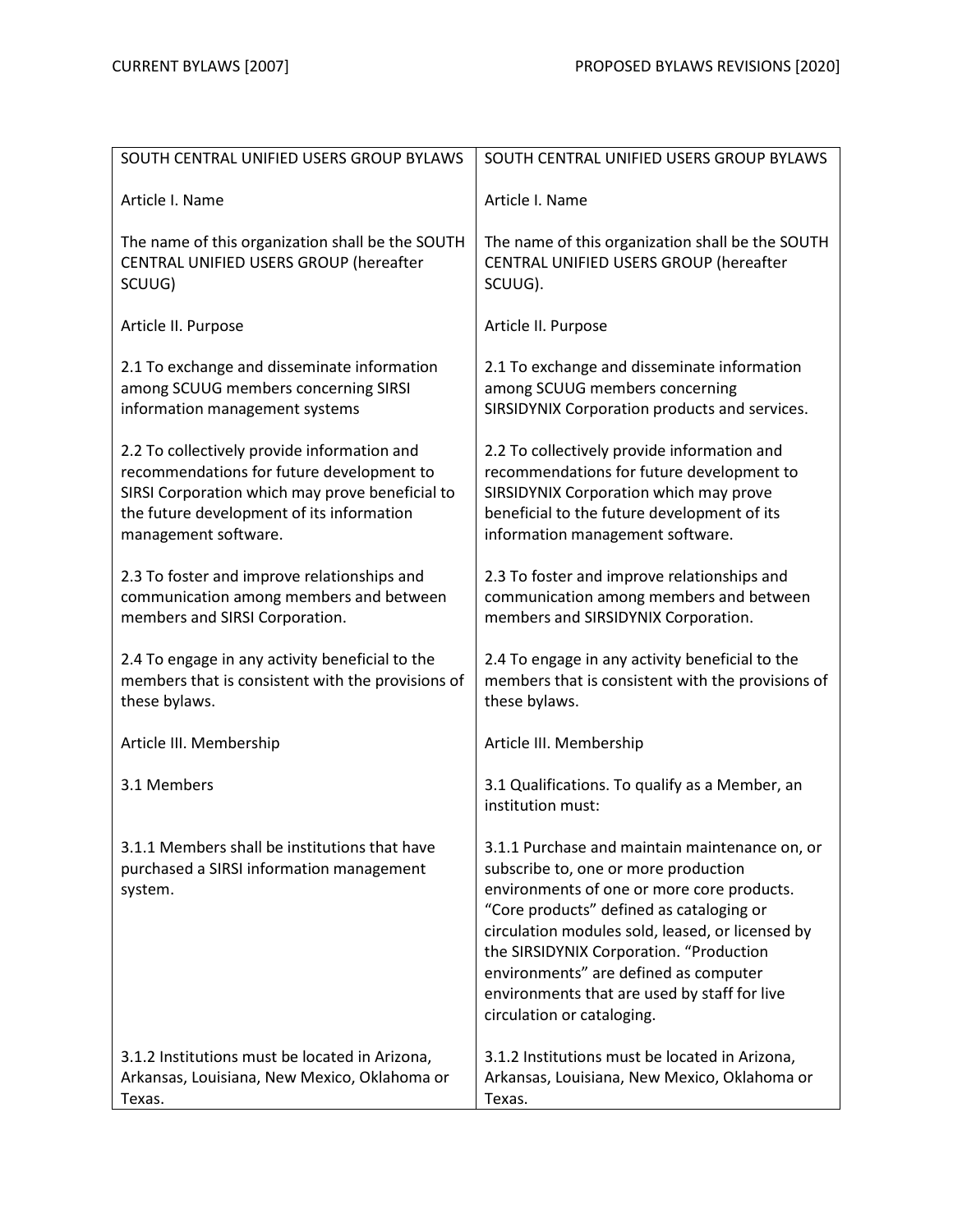| 3.2 Rights and Privileges                                                                                                                                                                                                                                                                                        | 3.2 Rights and Privileges.                                                                                                                                                                                                                                                                                                                       |
|------------------------------------------------------------------------------------------------------------------------------------------------------------------------------------------------------------------------------------------------------------------------------------------------------------------|--------------------------------------------------------------------------------------------------------------------------------------------------------------------------------------------------------------------------------------------------------------------------------------------------------------------------------------------------|
|                                                                                                                                                                                                                                                                                                                  |                                                                                                                                                                                                                                                                                                                                                  |
| 3.2.1 Voting Rights. Each member institution shall<br>be entitled to one vote. This applies to each<br>member of a consortium. The Director of each<br>institution will act as the official representative to<br>SCUUG or appoint someone to serve in that                                                       | 3.2.1 Voting Rights. Each member institution, in<br>good standing, shall have one vote for all items<br>brought before the membership for a vote. This<br>applies to each member of a consortium.                                                                                                                                                |
| capacity.                                                                                                                                                                                                                                                                                                        | Each member institution shall designate a<br>representative for contact and voting purposes.<br>The Director of each institution will act as the<br>official representative to SCUUG but may<br>designate someone to vote as a proxy, providing<br>the Secretary is notified in writing, two (2) weeks<br>in advance of the first day of voting. |
| 3.2.2 Participation in Activities. Any person<br>currently employed by a member institution may<br>participate in SCUUG activities, hold office, serve<br>on committees, and engage in discussion on<br>SCUUG policy. Only the official SCUUG<br>representative from each member institution<br>may cast a vote. | 3.2.2 Participation in Activities. Any person<br>currently employed by a member institution may<br>participate in SCUUG activities, hold office, serve<br>on committees, and engage in discussion on<br>SCUUG policy. Only the official SCUUG<br>representative from each member institution<br>may cast a vote.                                 |
| 3.2.3 Change of Membership Status. When an<br>institution is no longer actively using a SIRSI<br>Information management system its membership<br>is automatically null and void.                                                                                                                                 | 3.2.3 Change of Membership Status. When an<br>institution no longer has contracted products and<br>services with the SIRSIDYNIX Corporation, its<br>membership is automatically null and void.                                                                                                                                                   |
| Article IV. Officers                                                                                                                                                                                                                                                                                             | Article IV. Officers                                                                                                                                                                                                                                                                                                                             |
| 4.1 Officers of the Organization. The officers of<br>this organization shall be the President, Vice-<br>President/President Elect, Secretary, Treasurer,<br>and Past President. These officers shall constitute<br>the SCUUG Steering Committee.                                                                 | 4.1 Officers of the Organization. The officers of<br>this organization shall be the President, President<br>Elect, Secretary, Treasurer, and Past President.<br>These officers shall constitute the SCUUG<br>Steering Committee.                                                                                                                 |
|                                                                                                                                                                                                                                                                                                                  | Responsibilities of the Officers are to:                                                                                                                                                                                                                                                                                                         |
|                                                                                                                                                                                                                                                                                                                  | Conduct the regular and ongoing business of<br>SCUUG and report on the same at the annual<br>membership meeting.                                                                                                                                                                                                                                 |
|                                                                                                                                                                                                                                                                                                                  | Adopt policies and assume responsibility for the<br>execution and communication of policies and<br>programs.                                                                                                                                                                                                                                     |
|                                                                                                                                                                                                                                                                                                                  | Meet at least annually in conjunction with the<br>annual membership meeting.                                                                                                                                                                                                                                                                     |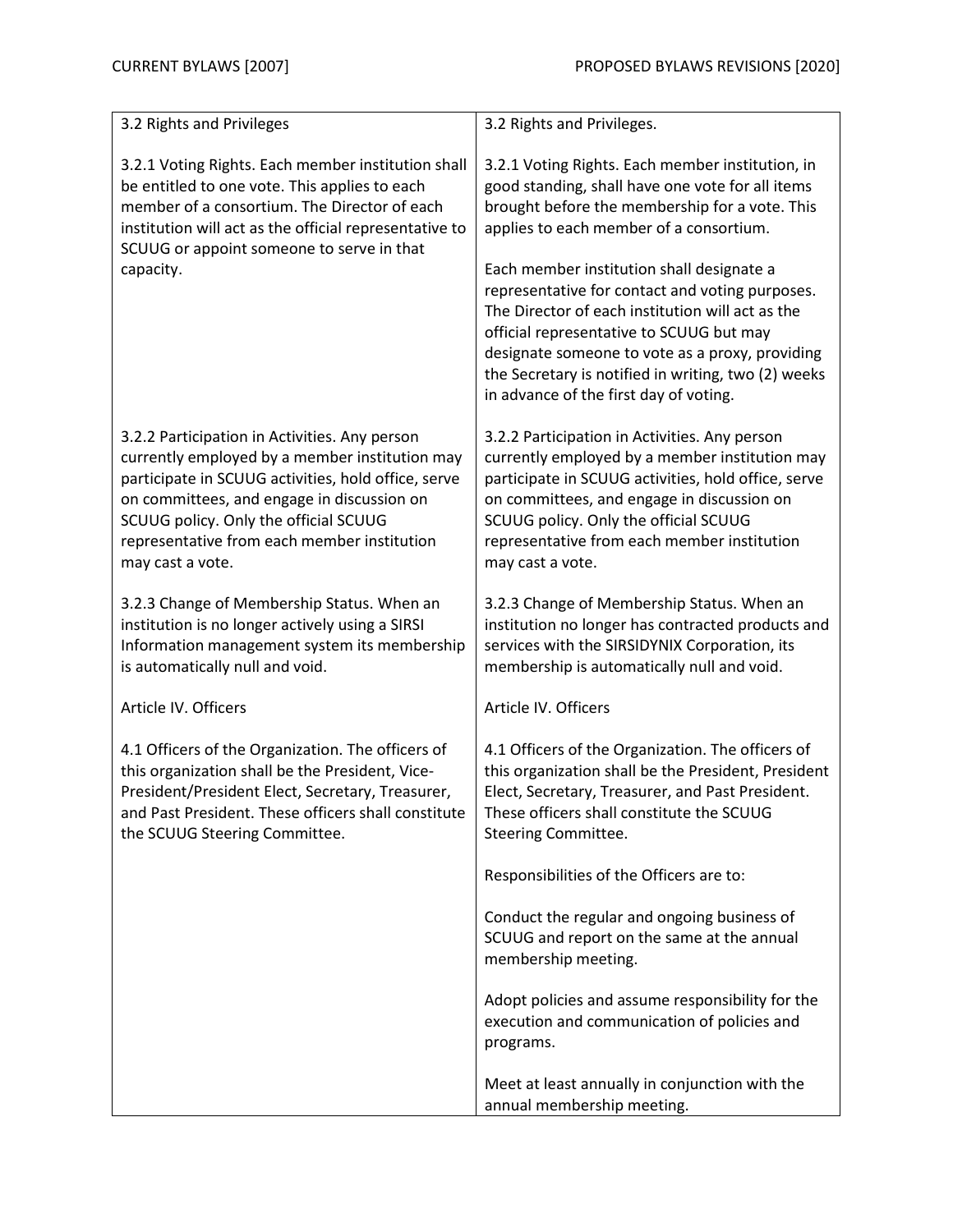| 4.2 Duties of the SCUUG Steering Committee.                                                                                                                                                                                                                                                         | 4.2 Duties of the SCUUG Steering Committee.                                                                                                                                                                                    |
|-----------------------------------------------------------------------------------------------------------------------------------------------------------------------------------------------------------------------------------------------------------------------------------------------------|--------------------------------------------------------------------------------------------------------------------------------------------------------------------------------------------------------------------------------|
| 4.2.1 The Steering Committee shall exercise the<br>powers of the organization when it is not in<br>session, reporting to its members thereon at the<br>succeeding meeting.                                                                                                                          | 4.2.1 The Steering Committee shall exercise the<br>powers of the organization when it is not in<br>session, reporting to its members thereon at the<br>succeeding meeting.                                                     |
| 4.2.2 Accept nominations for candidates for<br>SCUUG office in accordance with the SCUUG<br>Bylaws.                                                                                                                                                                                                 | 4.2.2 Accept nominations for candidates for<br>SCUUG office in accordance with the SCUUG<br>Bylaws.                                                                                                                            |
| 4.2.3 In the absence of the Secretary, another<br>Steering Committee member will be designated<br>to take and distribute minutes to the<br>membership.                                                                                                                                              | 4.2.3 In the absence of the Secretary, another<br><b>Steering Committee member</b><br>will be designated to take and distribute minutes<br>to the membership.                                                                  |
| 4.2.4 Steering Committee members shall serve as<br>resource persons to the Program Officers.                                                                                                                                                                                                        | 4.2.4 Authorize activities involving the receipt or<br>disbursement of SCUUG funds.                                                                                                                                            |
| 4.2.5 Authorize activities involving the receipt or<br>disbursement of SCUUG funds.                                                                                                                                                                                                                 |                                                                                                                                                                                                                                |
| 4.3 Terms of Office.                                                                                                                                                                                                                                                                                | 4.3 Terms of Office                                                                                                                                                                                                            |
| 4.3.1 The Vice-President/President Elect shall<br>serve the first year after election as Vice<br>President and the second year as President. The<br>Vice-President/President Elect assumes the<br>position of President as soon as the results are<br>announced to the membership via the listserv. | 4.3.1 President Elect shall serve the first year<br>after election as Vice President and the second<br>year as President. The President Elect assumes<br>the position of President at the conclusion of the<br>annual meeting. |
| 4.3.2 The Secretary and Treasurer shall be<br>elected for a term of three years in alternate<br>years.                                                                                                                                                                                              | 4.3.2 The Secretary and Treasurer shall be<br>elected for a term of three years. Terms will be                                                                                                                                 |
|                                                                                                                                                                                                                                                                                                     | staggered so that they do not expire in the same<br>year.                                                                                                                                                                      |
| 4.3.3 In extraordinary circumstances, such that<br>new officers are not elected or elected officers<br>cannot serve, the current officers shall continue<br>to serve until new officers can be elected.                                                                                             | 4.3.3 In extraordinary circumstances, such that<br>new officers are not elected or elected officers<br>cannot serve, the current officers shall continue<br>to serve until new officers can be elected.                        |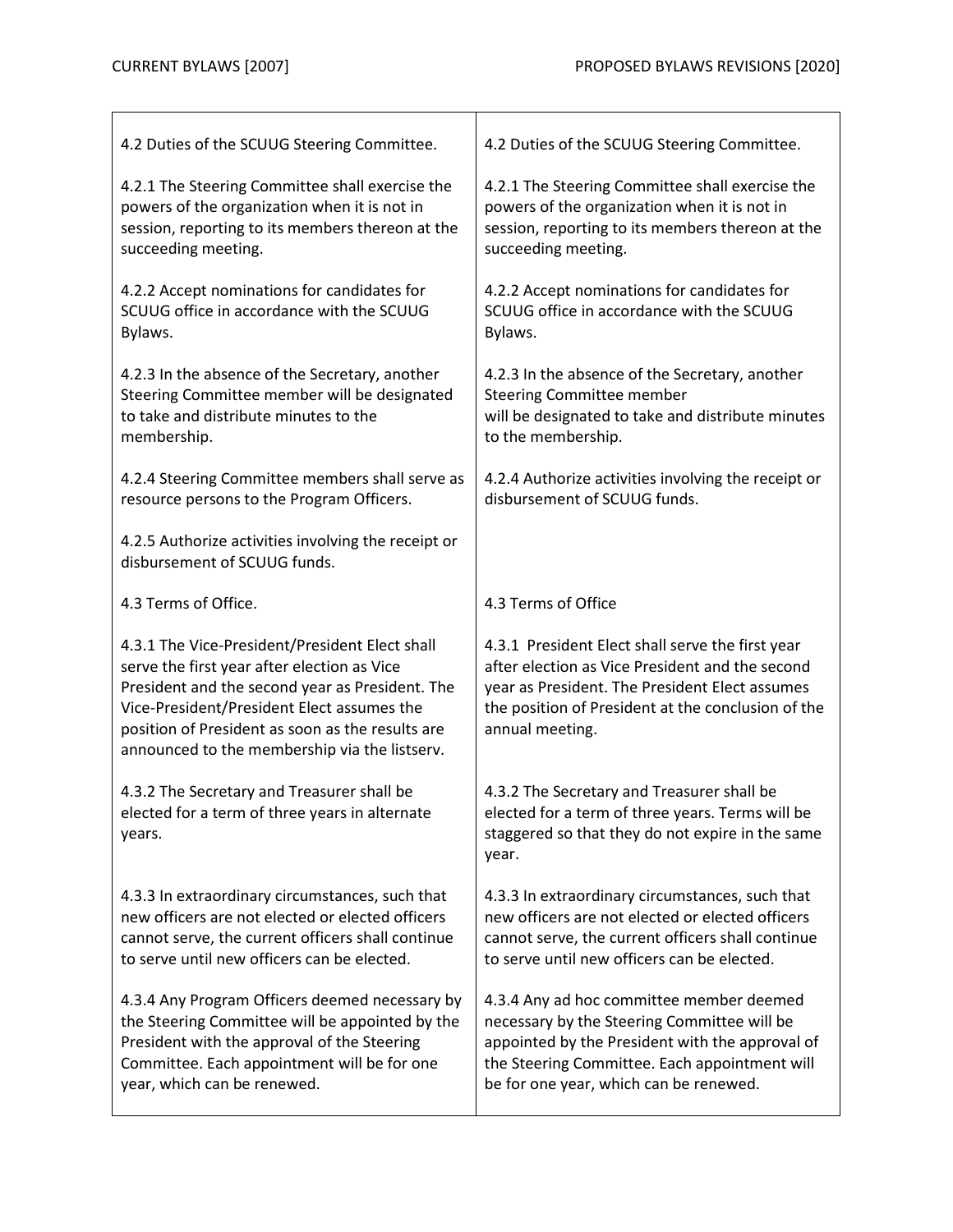| 4.4 Vacancies                                         | 4.4 Vacancies.                                      |
|-------------------------------------------------------|-----------------------------------------------------|
| 4.4.1 An officer who is no longer employed by a       | 4.4.1 An officer who is no longer employed by a     |
| member institution must resign from office. An        | member institution must resign from office. An      |
| officer may be removed from office by a majority      | officer may be removed from office by a majority    |
| vote of the members.                                  | vote of the members.                                |
| 4.4.2 The Vice-President/President Elect shall        | 4.4.2 The President Elect shall immediately         |
| immediately become President upon the                 | become President upon the resignation or            |
| resignation or removal of the President. S/he will    | removal of the President. S/he will serve as        |
| serve as President for the unexpired term plus        | President for the unexpired term plus the year as   |
| the year as President to which s/he was elected.      | President to which s/he was elected.                |
| 4.4.3 A vacancy of the Vice-President/President       | 4.4.3 A vacancy of the President Elect position     |
| Elect position shall be filled by special election to | shall be filled by a special election to take place |
| take place no later than 12 weeks after the           | no later than 12 weeks after the vacancy was        |
| vacancy was announced to the membership.              | announced to the membership.                        |
| 4.4.4 The President shall appoint a person to         | 4.4.4 The President shall appoint a person to       |
| complete the remaining term of all other vacant       | complete the remaining term of all other vacant     |
| offices with the appointee having all the rights      | offices with the appointee having all the rights    |
| and responsibilities of the office.                   | and responsibilities of the office.                 |
| 4.5 Duties of the President.                          | 4.5 Duties of the President.                        |
| 4.5.1 Preside at the annual SCUUG conference          | 4.5.1 Preside at the annual SCUUG conference        |
| and at special membership meetings of SCUUG.          | and at special membership meetings of SCUUG.        |
| 4.5.2 Assist in selecting officer nominees.           | 4.5.2 Assist in selecting officer nominees.         |
| 4.5.3 Appoint annually such standing or special       | 4.5.3 Appoint annually such standing or special     |
| committees as may be required to carry out the        | committees as may be required to carry out the      |
| purposes of the organization.                         | purposes of the organization.                       |
| 4.5.4 Prepare the agenda for the annual               | 4.5.4 Prepare the agenda for the annual             |
| membership meeting.                                   | membership meeting.                                 |
| 4.5.5 Perform other duties as necessarily incident    | 4.5.5 Perform other duties necessary to the office  |
| to the office of President.                           | of President.                                       |
| 4.6 Duties of the Vice-President/President Elect.     | 4.6 Duties of the President Elect.                  |
| 4.6.1 Perform the duties of the President in the      | 4.6.1 Perform the duties of the President in the    |
| event of the President's temporary disability or      | event of the President's temporary disability or    |
| absence from meetings.                                | absence from meetings.                              |
|                                                       |                                                     |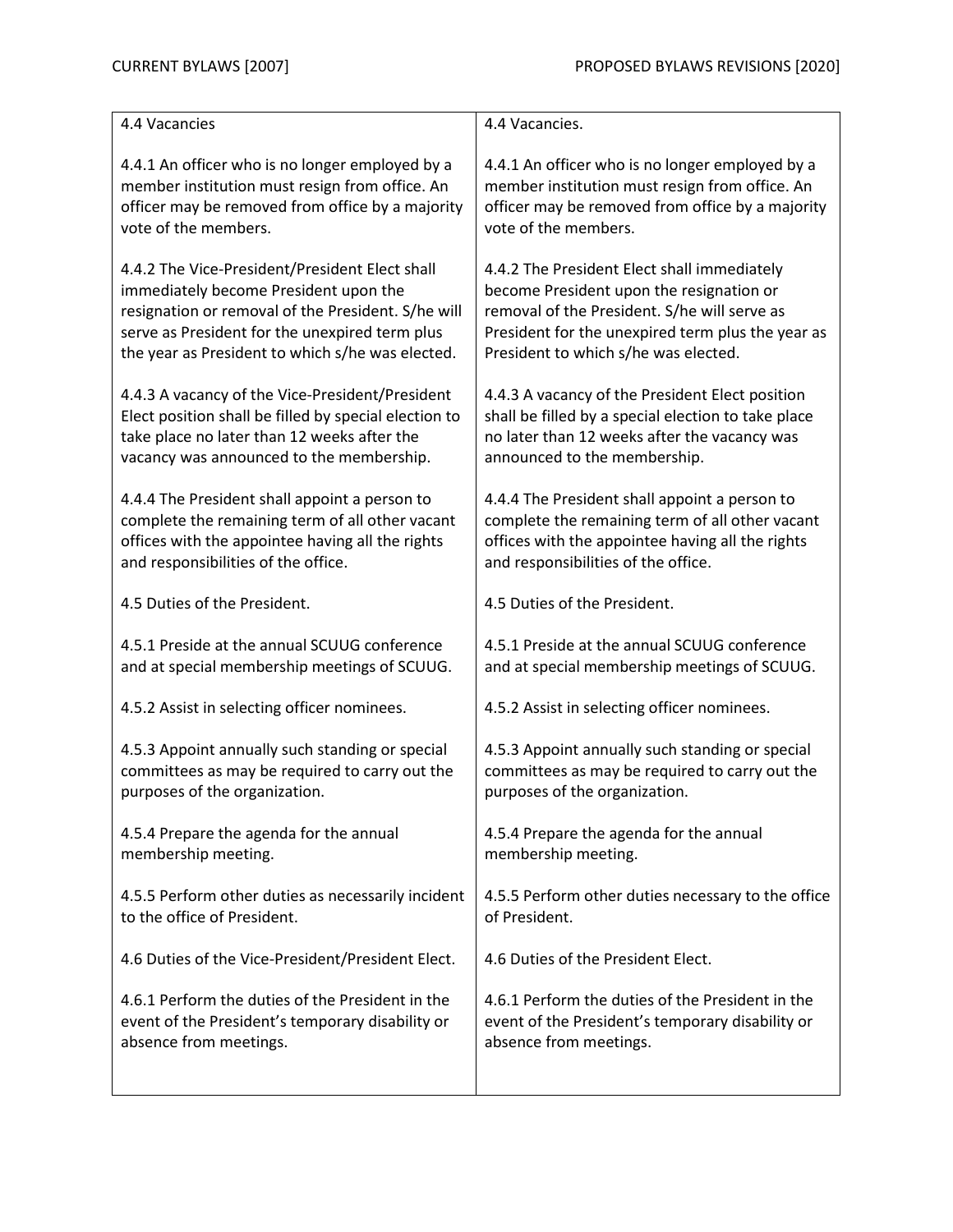| 4.6.2 Assume the position of President in the      | 4.6.2 Assume the position of President in the      |
|----------------------------------------------------|----------------------------------------------------|
| event of the resignation or removal of the         | event of the resignation or removal of the         |
| President for the unexpired term. The President    | President for the unexpired term. The President-   |
| Elect will then serve the year as President to     | Elect will then serve the year as President to     |
| which s/he was elected.                            | which s/he was elected.                            |
| 4.6.3 When performing the duties of the Acting     | 4.6.3 When performing the duties of the Acting     |
| President, the Vice President shall have all the   | President, the President-Elect shall have all the  |
| powers of, and be subject to the restrictions of,  | powers of, and be subject to the restrictions of   |
| the President.                                     | the President.                                     |
|                                                    |                                                    |
| 4.6.4 Serve as a resource person for the Program   | 4.6.4 Initiates site location for upcoming annual  |
| Committee.                                         | conference and develops the conference             |
|                                                    | program.                                           |
| 4.6.5 Complete assignments as delegated by the     | 4.6.5 Complete assignments as delegated by the     |
| President.                                         | President.                                         |
|                                                    |                                                    |
| 4.7 Duties of the Secretary.                       | 4.7 Duties of the Secretary.                       |
| 4.7.1 Take and distribute minutes of the annual    | 4.7.1 Take and distribute minutes of the annual    |
| and special membership meetings.                   | and special membership meetings.                   |
|                                                    |                                                    |
| 44.7.2 Maintain a file of all minutes and other    | 4.7.2 Maintain a file of all minutes and other     |
| appropriate documents pertaining to SCUUG          | appropriate documents pertaining to SCUUG          |
| communications and activities. All files will be   | communications and activities. All files will be   |
| given to successor.                                | given to the successor.                            |
| 4.7.3 Distribute mailings to the membership as     | 4.7.3 Distribute mailings to the membership as     |
| necessary.                                         | necessary.                                         |
|                                                    |                                                    |
| 4.7.4 Perform other duties as are necessarily      | 4.7.4 Perform other duties as are necessarily      |
| incident to the office of the Secretary.           | incident to the office of the Secretary.           |
| 4.7.5 Maintain a membership roster through the     | 4.7.5 Maintain a current membership roster         |
| listserv.                                          | through the listserv.                              |
|                                                    |                                                    |
| 4.7.6 Annually mail the latest list of individuals | 4.7.6 Annually mail the latest list of individuals |
| from each institution to the institution for       | from each institution to the institution for       |
| updating.                                          | updating.                                          |
| 4.8 Duties of the Past President.                  | 4.8 Duties of the Past President.                  |
|                                                    |                                                    |
| 4.8.1 Serves in an advisory role to the President  | 4.8.1 Serves in an advisory role to the President  |
| and the SCUUG Steering Committee.                  | and the SCUUG Steering Committee.                  |
| 4.8.2 Serve on the Steering Committee for one      | 4.8.2 Serve on the Steering Committee for one      |
| year.                                              | year.                                              |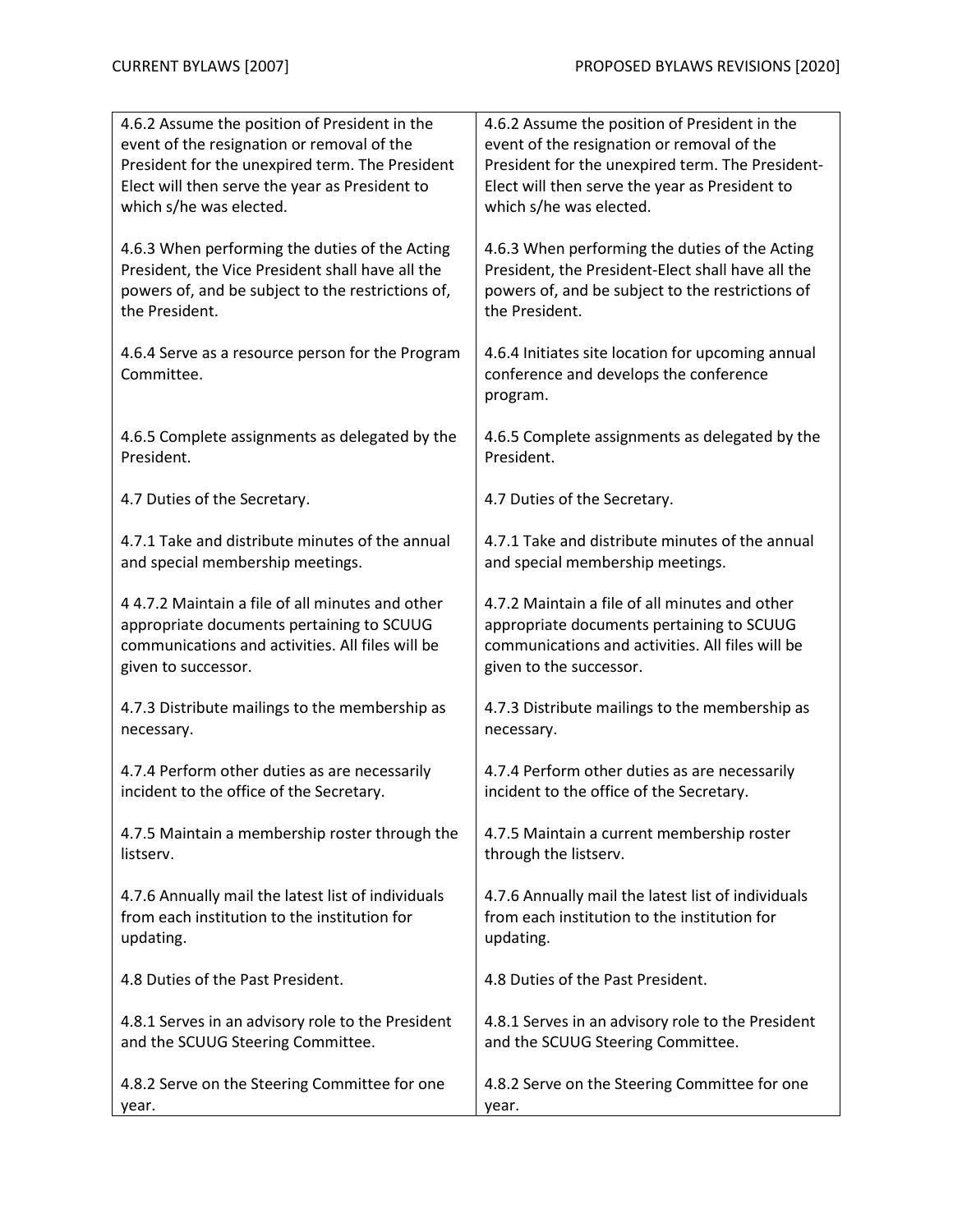| 4.9 Duties of the Treasurer                                                                                                                                                                                                                                                                                                                                  | 4.9 Duties of the Treasurer                                                                                                                                                                                                                                                                                                                                                 |
|--------------------------------------------------------------------------------------------------------------------------------------------------------------------------------------------------------------------------------------------------------------------------------------------------------------------------------------------------------------|-----------------------------------------------------------------------------------------------------------------------------------------------------------------------------------------------------------------------------------------------------------------------------------------------------------------------------------------------------------------------------|
| 4.9.1 The Treasurer is responsible for maintaining<br>accurate records of the monies held in the<br>SCUUG bank account.                                                                                                                                                                                                                                      | 4.9.1 The Treasurer is responsible for maintaining<br>accurate records of the monies held in the<br>SCUUG bank account.                                                                                                                                                                                                                                                     |
| 4.9.2 Disburse funds for activities as authorized<br>by the Steering Committee.                                                                                                                                                                                                                                                                              | 4.9.2 Disburse funds for activities as authorized<br>by the Steering Committee.                                                                                                                                                                                                                                                                                             |
| 4.9.3 Responsible for handling of all SCUUG<br>finances, paying bills, receiving monies, etc.                                                                                                                                                                                                                                                                | 4.9.3 Responsible for handling of all SCUUG<br>finances, paying bills, receiving monies, etc.                                                                                                                                                                                                                                                                               |
|                                                                                                                                                                                                                                                                                                                                                              | 4.9.4 Prepare invoices for conference registration<br>fees.                                                                                                                                                                                                                                                                                                                 |
|                                                                                                                                                                                                                                                                                                                                                              | 4.9.5 Prepare and distribute an annual report of<br>the financial transactions and fiscal condition of<br>SCUUG to be presented at the annual<br>membership meeting.                                                                                                                                                                                                        |
| Article V. Membership Meetings                                                                                                                                                                                                                                                                                                                               | Article V. Membership Meetings                                                                                                                                                                                                                                                                                                                                              |
| 5.1 Number of Meetings.                                                                                                                                                                                                                                                                                                                                      | 5.1 Number of Meetings.                                                                                                                                                                                                                                                                                                                                                     |
| 5.1.1 There shall be an annual meeting held at a<br>site and time selected by the President. This<br>meeting may be held in conjunction with the<br>annual SCUUG conference or may be held at a<br>different time and place as deemed appropriate.                                                                                                           | 5.1.1 There shall be an annual meeting held at a<br>site and date selected by the President. This<br>meeting may be held in conjunction with the<br>annual SCUUG conference or may be held at a<br>different time and place as deemed appropriate.<br>The annual conference may be in the form of a<br>virtual meeting, in special circumstances, or a<br>physical meeting. |
| 5.1.2 Special meetings may be called by the<br>President or by a request of 25% of the official<br>representatives from member institutions.                                                                                                                                                                                                                 | 5.1.2 Special meetings may be called by the<br>President or by a request of twenty-five percent<br>(25%) of the official representatives from<br>member institutions.                                                                                                                                                                                                       |
| 5.2 Notice of any meeting shall be distributed to<br>each member institution by the President no less<br>than 30 days prior to the meeting date. The<br>notice shall include a statement of the time, date,<br>place of the meeting. The notice shall also<br>contain information about the subject or subjects<br>proposed for discussion or consideration. | 5.2 Notice of any meeting shall be distributed to<br>each member institution by the President no less<br>than 30 days prior to the meeting date. The<br>notice shall include a statement of the time, date,<br>place of the meeting. The notice shall also<br>contain information about the subject or subjects<br>proposed for discussion or consideration.                |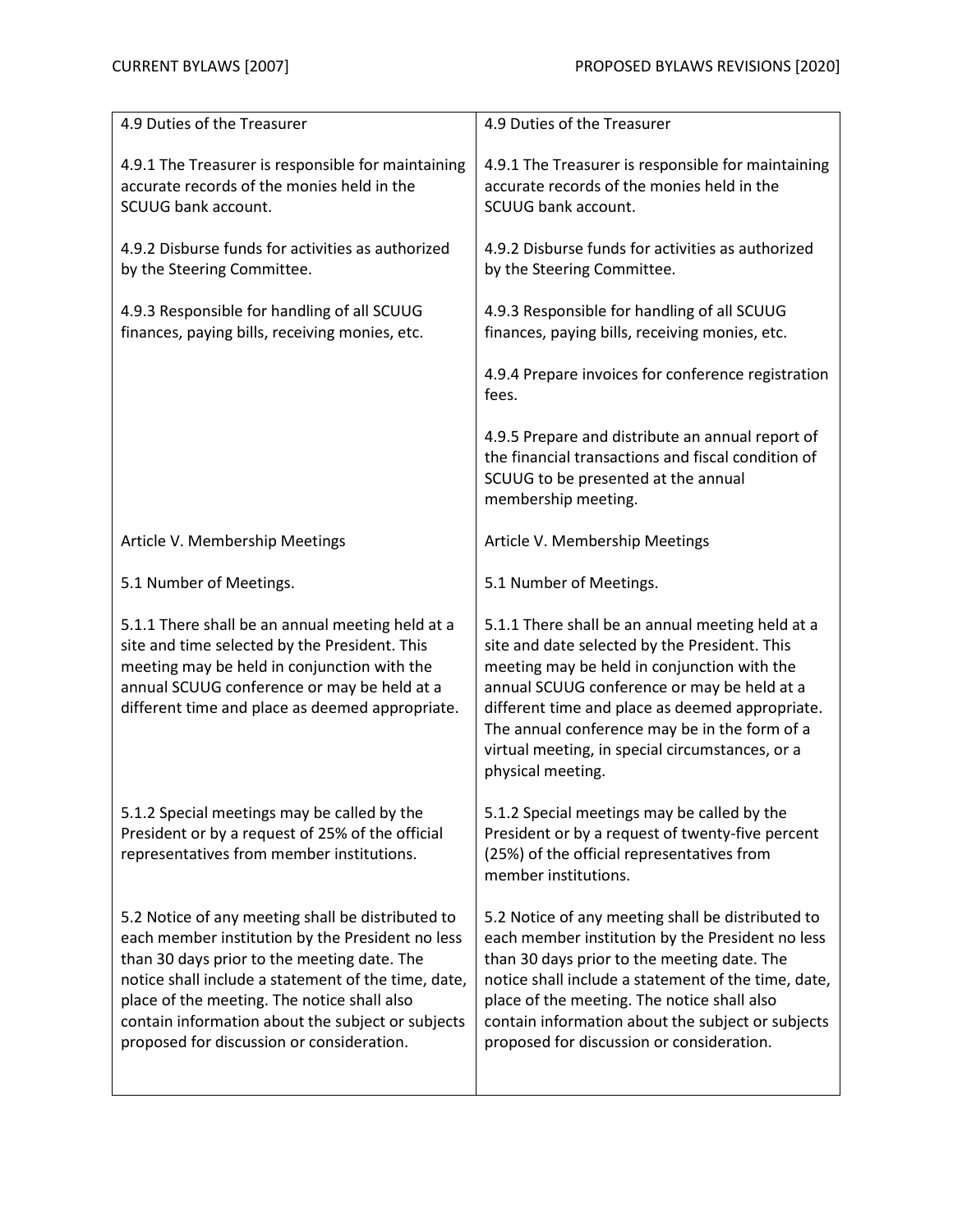| 5.3 All official representatives from member                                          | 5.3 All official representatives from member                                          |
|---------------------------------------------------------------------------------------|---------------------------------------------------------------------------------------|
| institutions, or their proxies, present at a                                          | institutions, or their proxies, present at a                                          |
| membership meeting shall have, by majority vote                                       | membership meeting shall have, by simple                                              |
| the power to:                                                                         | majority vote, the power to:                                                          |
|                                                                                       |                                                                                       |
| 5.3.1 Adopt policies and make decisions                                               | 5.3.1 Adopt policies and make decisions                                               |
| regarding the business of SCUUG.                                                      | regarding the business of SCUUG.                                                      |
|                                                                                       |                                                                                       |
| 5.3.2 Elect officers.                                                                 | 5.3.2 Elect officers.                                                                 |
|                                                                                       |                                                                                       |
| 5.3.3 Refer any matter to the SCUUG                                                   | 5.3.3 Refer any matter to the SCUUG                                                   |
| membership, including recommendations for                                             | membership, including recommendations for                                             |
| action, and may request the President to report                                       | action, and may request the President to report                                       |
| on such matters at a future meeting of the                                            | on such matters at a future meeting of the                                            |
| organization.                                                                         | organization.                                                                         |
|                                                                                       |                                                                                       |
| Article VI. Committees                                                                | Article VI. Committees                                                                |
|                                                                                       |                                                                                       |
| 6.1 Special committees and/or Standing<br>Committees shall be formed as needed by the | 6.1 Special committees and/or Standing<br>Committees shall be formed as needed by the |
| <b>Steering Committee.</b>                                                            | <b>Steering Committee.</b>                                                            |
|                                                                                       |                                                                                       |
| 6.2 Special Committee members and chairs shall                                        | 6.2 Special Committee members and chairs shall                                        |
| be appointed by the President.                                                        | be appointed by the President.                                                        |
|                                                                                       |                                                                                       |
| 6.3 Committees shall serve to the completion of                                       | 6.3 Committees shall serve to the completion of                                       |
| the appointed task.                                                                   | the appointed task.                                                                   |
|                                                                                       |                                                                                       |
| <b>Article VII. Nominations and Elections</b>                                         | Article VII. Nominations and Elections                                                |
|                                                                                       |                                                                                       |
| 7.1 Nominations.                                                                      | 7.1 Nominations.                                                                      |
| 7.1.1 Membership shall nominate candidates for                                        | 7.1.1 Membership shall nominate candidates for                                        |
| open offices annually, which will include Vice-                                       | open offices annually, which will include                                             |
| President/President Elect.                                                            | President Elect.                                                                      |
|                                                                                       |                                                                                       |
| 7.1.2 Membership shall nominate candidates for                                        | 7.1.2 Individual SCUUG members may self-                                              |
| Secretary and Treasurer in alternate years.                                           | nominate for any position.                                                            |
|                                                                                       |                                                                                       |
|                                                                                       | 7.1.3 Membership shall nominate candidates for                                        |
|                                                                                       | Secretary and Treasurer. Terms will be staggered                                      |
|                                                                                       | so that they do not expire in the same year.                                          |
|                                                                                       |                                                                                       |
| 7.1.3 No name shall be placed on the ballot                                           | 7.1.4 No name shall be placed on the ballot                                           |
| without the consent of the nominee.                                                   | without the consent of the nominee. Nominees                                          |
|                                                                                       | must be in good standing and consent to serve.                                        |
|                                                                                       |                                                                                       |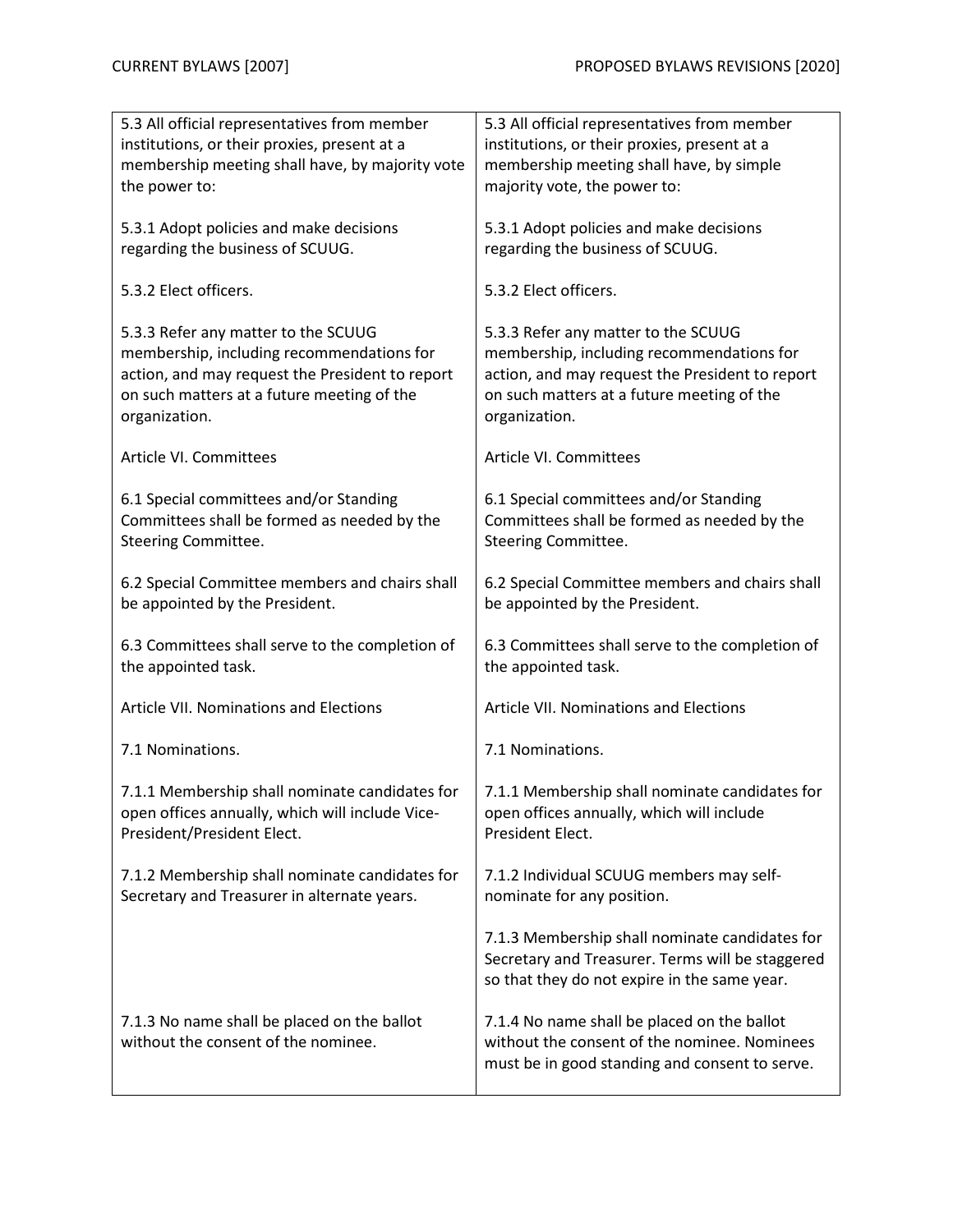| 7.1.4 Membership will vote on the nominees<br>within 60 days before/after the annual business                                                                                                                                                                                                                                                            | 7.1.5 Membership will vote on the nominees at<br>the annual business meeting or within 60 days                                                                                                                                                                                                  |
|----------------------------------------------------------------------------------------------------------------------------------------------------------------------------------------------------------------------------------------------------------------------------------------------------------------------------------------------------------|-------------------------------------------------------------------------------------------------------------------------------------------------------------------------------------------------------------------------------------------------------------------------------------------------|
| meeting.                                                                                                                                                                                                                                                                                                                                                 | before/after the annual business meeting.                                                                                                                                                                                                                                                       |
| 7.2 Elections.                                                                                                                                                                                                                                                                                                                                           | 7.2 Elections.                                                                                                                                                                                                                                                                                  |
| 7.2.1 The Secretary will prepare and distribute<br>one copy of the ballot to each member institution<br>after nominations are received by the Steering<br>Committee.                                                                                                                                                                                     | 7.2.1 Elections shall take place at the annual<br>conference. Verbal voting (in-person) or ballots<br>may be used.                                                                                                                                                                              |
| 7.2.2 The ballots will be tallied by the Vice-<br>President/President Elect and verified by another<br>officer.                                                                                                                                                                                                                                          | 7.2.2 The votes will be tallied by the President<br>Elect and verified by another officer.                                                                                                                                                                                                      |
| 7.2.3 In the absence of the Vice-<br>President/President Elect, the President or Past<br>President will be designated to tally the ballots.                                                                                                                                                                                                              | 7.2.3 In the absence of the President Elect, the<br>President or Past President will be designated to<br>tally the votes.                                                                                                                                                                       |
| 7.2.4 Only one ballot per institution will be<br>counted. For online voting, that will be the first<br>ballot received from the institution. For elections<br>held in person, each institution will receive either<br>one paper ballot (for secret ballots) or one<br>marker (for voice votes) that will allow one ballot<br>to be cast per institution. | 7.2.4 Only one vote per institution will be<br>counted. For online voting, that will be the first<br>vote received from the institution.                                                                                                                                                        |
| 7.2.5 All candidates will be elected by majority<br>vote of the voting membership.                                                                                                                                                                                                                                                                       | 7.2.5 All candidates will be elected by a simple<br>majority vote of the voting membership.                                                                                                                                                                                                     |
| 7.2.6 The President will contact each candidate<br>with the results and will announce the results via<br>the SCUUG listserv and at the next annual<br>meeting.                                                                                                                                                                                           | 7.2.6 The President will contact each candidate<br>with the results and will announce the results via<br>the SCUUG listserv and at the next annual<br>meeting.                                                                                                                                  |
| 7.2.7 New officers will take office as soon as the<br>results are announced to the membership via the<br>listserv.                                                                                                                                                                                                                                       | 7.2.7 New officers will take office at the<br>conclusion of the annual conference or when<br>approved by the Steering Committee for special<br>appointments.                                                                                                                                    |
| Article VIII. Amendments                                                                                                                                                                                                                                                                                                                                 | Article VIII. Amendments                                                                                                                                                                                                                                                                        |
| 8.1 The Bylaws of SCUUG may be amended,<br>repealed, or altered in whole or in part by official<br>vote of the membership only.                                                                                                                                                                                                                          | 8.1 The Bylaws of SCUUG may be amended,<br>repealed, or altered in whole or in part by official<br>vote of the membership only. The Bylaws may be<br>amended, altered, or repealed. Any such action<br>requires that two thirds (%) of those Members<br>voting approve such an action. Proposed |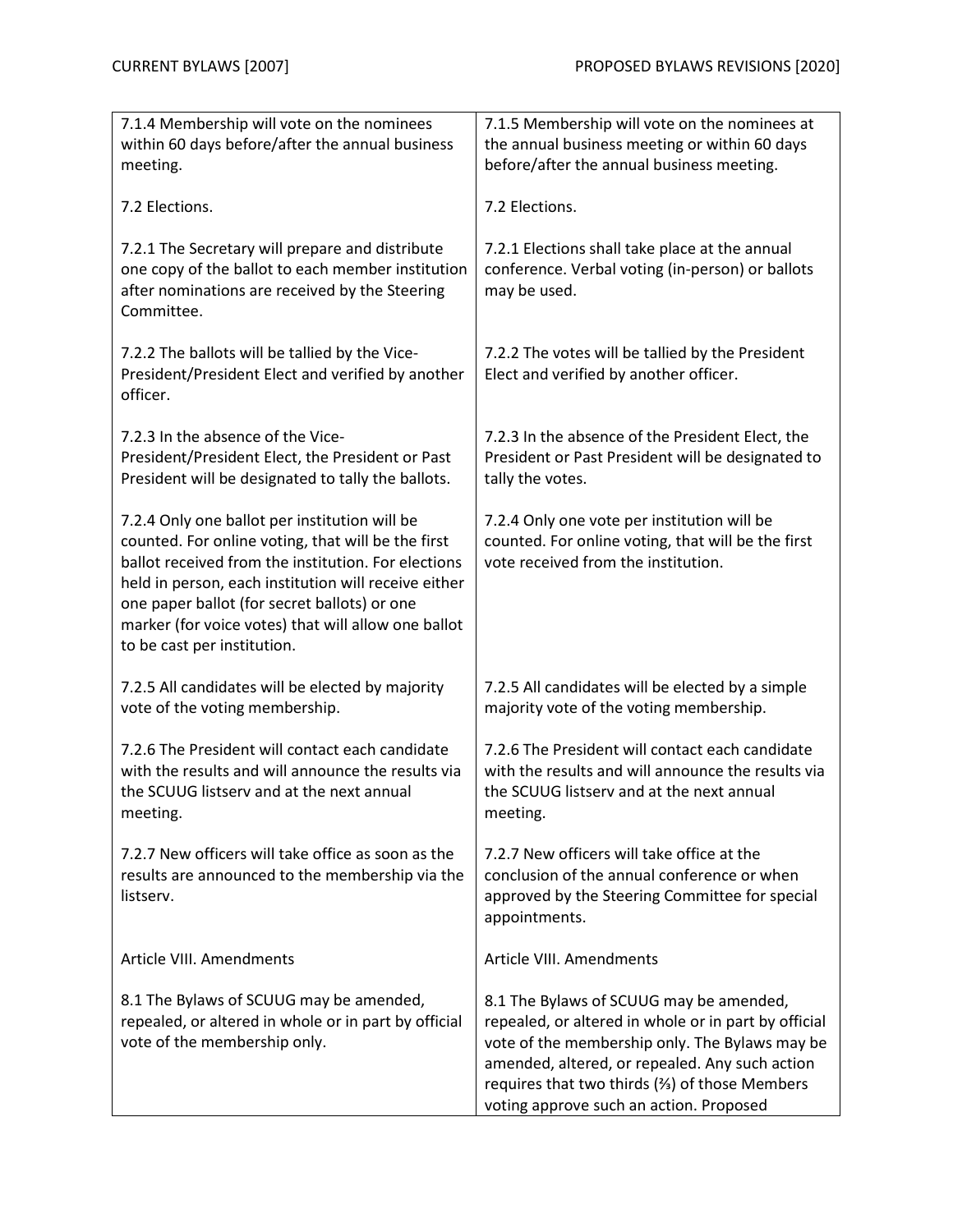|                                                                                                                                                                                                      | amendments can be voted upon only if Members<br>have at least thirty (30) days to review such<br>proposals before a vote is cast. Electronic voting<br>is permitted provided that restrictions are in<br>place to ensure that only one vote per voting<br>institution.                                                    |
|------------------------------------------------------------------------------------------------------------------------------------------------------------------------------------------------------|---------------------------------------------------------------------------------------------------------------------------------------------------------------------------------------------------------------------------------------------------------------------------------------------------------------------------|
| 8.2 Amendments will be announced 30 days prior<br>to the vote. Amendments to the Bylaws require a<br>majority vote of the member institutions.                                                       | 8.2 Amendments will be announced 30 days prior<br>to the vote. Amendments to the Bylaws require a<br>simple majority vote of the member institutions<br>by the specified date in the proposal.                                                                                                                            |
| 8.3 Any employee of a member institution may<br>propose an amendment to the Bylaws.                                                                                                                  | 8.3 Any employee of a member institution may<br>propose an amendment to the Bylaws. Any<br>Member may propose amendment(s),<br>alteration(s), or repeal. Such proposals must be<br>forwarded to the Officers for review before being<br>forwarded to the President for appropriate<br>distribution and voting procedures. |
|                                                                                                                                                                                                      | 8.4 The Secretary shall keep in her/his file the<br>original or a copy of the Bylaws as amended or<br>otherwise altered to date, certified by the<br>Secretary, which shall be open to inspection by<br>the Members at all reasonable times.                                                                              |
| Article IX. Parliamentary Authority.<br>The latest edition of Robert's Rules of Order shall<br>govern SCUUG in all cases to which it is applicable<br>and in which it is consistent with the Bylaws. | Article IX. Parliamentary Authority<br>The rules contained in the most current edition of<br>Robert's Rules of Order shall govern SCUUG when<br>they are applicable and when they are not<br>inconsistent with these Bylaws or any special<br>rules adopted by the membership.                                            |
| Article X. Miscellaneous                                                                                                                                                                             | Article X. Miscellaneous                                                                                                                                                                                                                                                                                                  |
| 10.1 Distribution of Membership Information.                                                                                                                                                         | 10.1 Distribution of Membership Information.                                                                                                                                                                                                                                                                              |
| 10.1.1 Each member institution will receive only<br>one copy of any ballot; this copy will be sent or<br>given to the Director of each institution or their<br>designate.                            | 10.1.1 Each member institution will receive only<br>one copy of any paper or online ballot; this copy<br>will be sent or given to the Director of each<br>institution or their designate.                                                                                                                                 |
| 10.1.2 Announcements and other SCUUG<br>communications will be distributed to all<br>Directors or their designate to distribute as<br>appropriate.                                                   | 10.1.2 Announcements and other SCUUG<br>communications will be distributed to<br>all Directors or their designate to distribute as<br>appropriate.                                                                                                                                                                        |